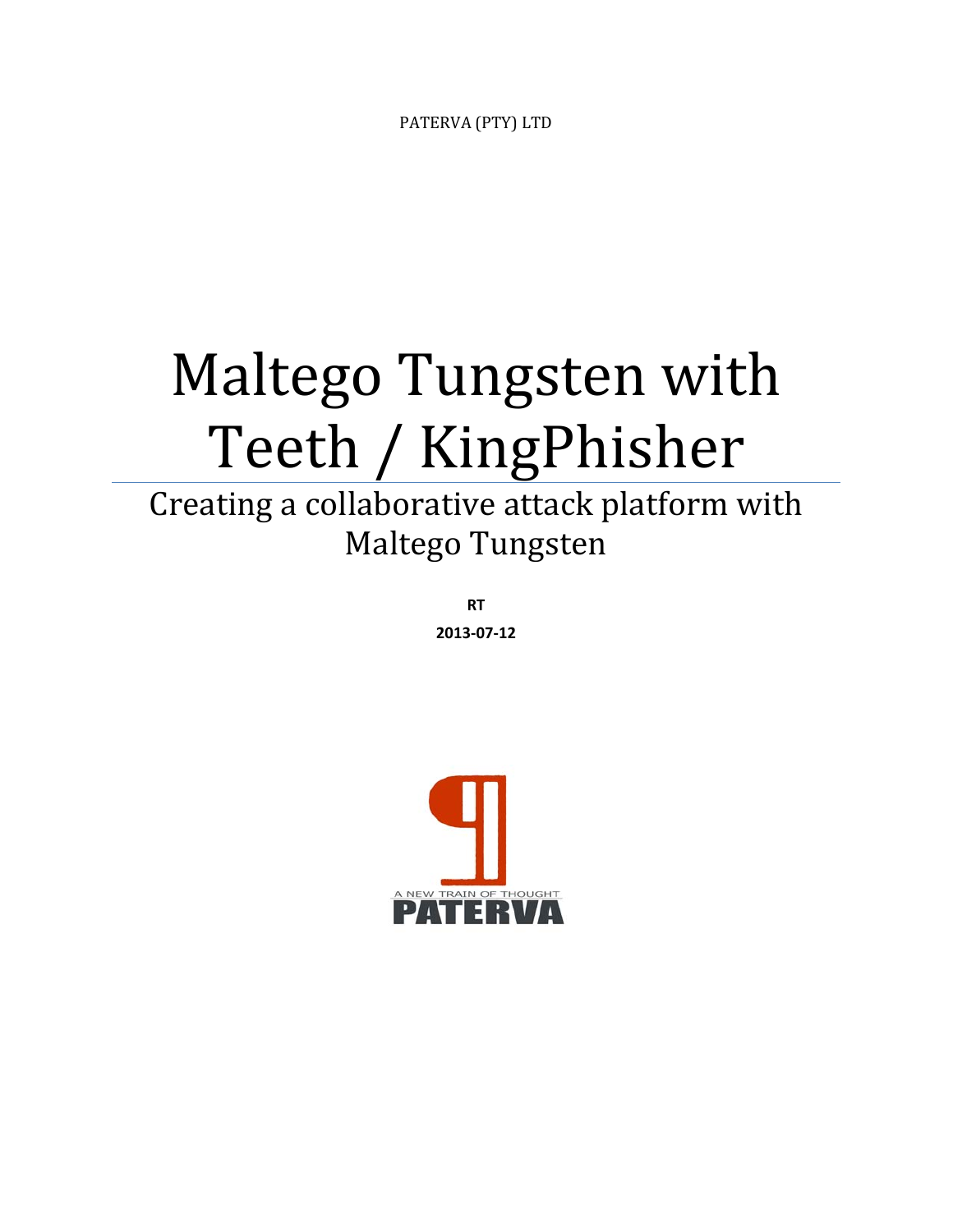# **Contents**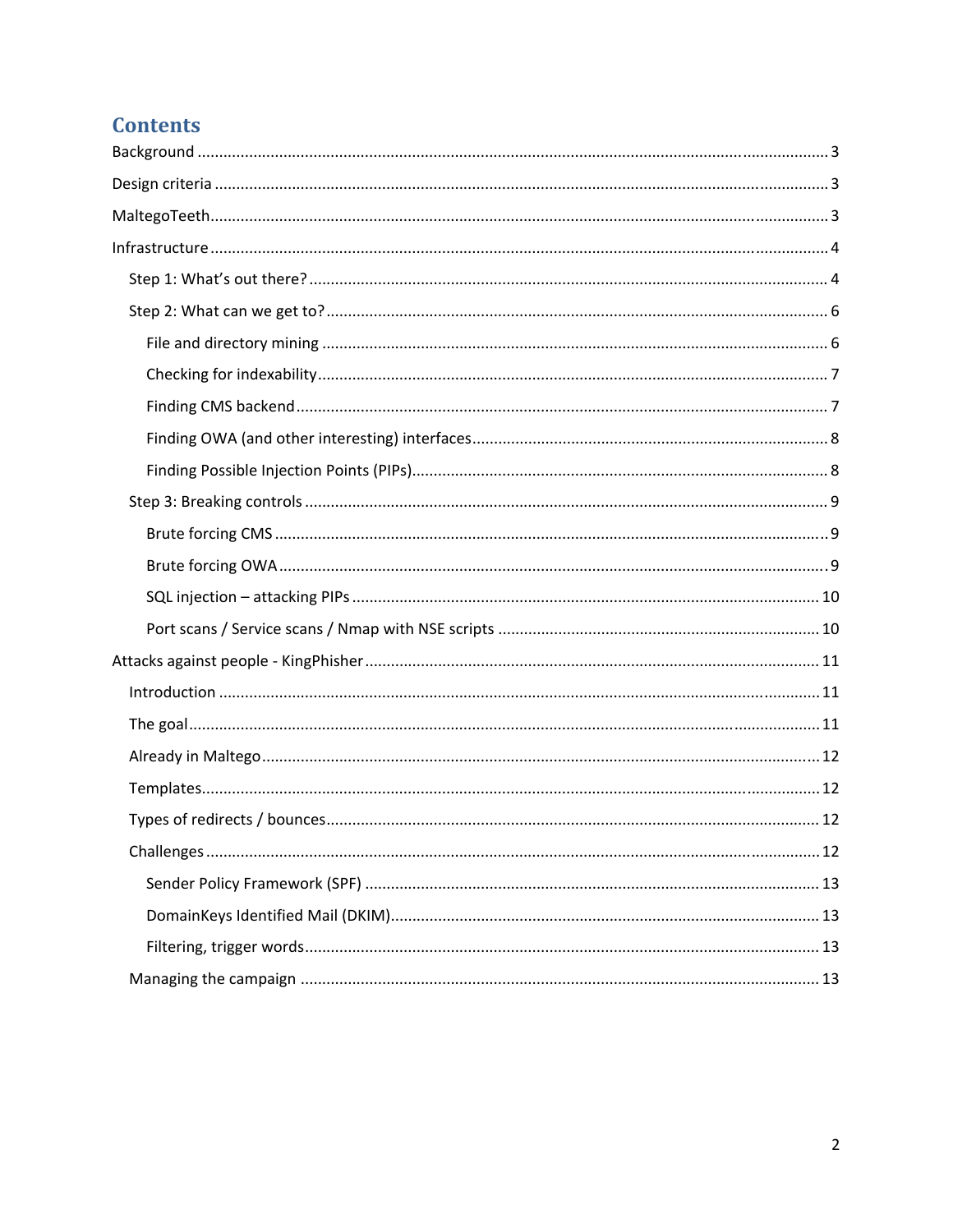## **Background**

One of the key features of Maltego Tungsten (to be released at BlackHat 2013) is collaboration. It allows analysts to share graphs in real time over XMPP. This allows a group of analysts (or attackers) to work together on the same goal. Combined with the already state of the art footprinting and personal profiling capabilities we have in Maltego (think machines in Radium), this provides a very capable attack platform. It combines human intelligence, pattern recognition and powerful automated attack tools with graphical information sharing software. When we designed and built this system our motivation was to create the ultimate attack platform that can be used by multiple analysts.

## **Design criteria**

The following limitations where considered:

- **External attack** meaning that the attack team will be conducting their attacks over the Internet. In other words, not internal to the network, not over wi‐fi or from hosts compromised prior to the attack.
- **No 0day** we assume that the attackers do not have access to 0day. The success of the attack should not hinge on the availability of 0day.
- **Zero knowledge (black box**) we assume that at the start of the attack the attackers have no prior knowledge of the target systems in use or the people involved.
- **Attacking a large organization.** We will assume that the network or organization under attack is national or multi‐national. In other words, the type of attack is most useful for a wide selection of targets – not a single specific host or person.

Other design criteria were that all transforms would run as local transforms(for the 'teeth'segment), that the code be open and in written in Python/PHP and that it would be very easy to modify and extend. The platform chosen to develop and deploy this is Kali Linux.

## **MaltegoTeeth**

Since the first release of Maltego we've made sure that none of the bundled transforms were offensive. While the results of the transforms were very valuable for security analysts the transforms themselves did not do a lot to raise eyebrows. With our BlackHat 2013 talk we're going back to our roots – security. We've created a set of transforms that do not pretend to be friendly, that do not beg for forgiveness or ask for excuses. When using these transforms you'll be clearly attacking a target.

There are three sections of interest.

- **Infrastructure.** These are 'conventional' attacks against machines connected to the Internet as opposed to people or personal devices.
- **People.** These are essentially attacks where people are involved in the success of the attack. Think social engineering & spear phishing.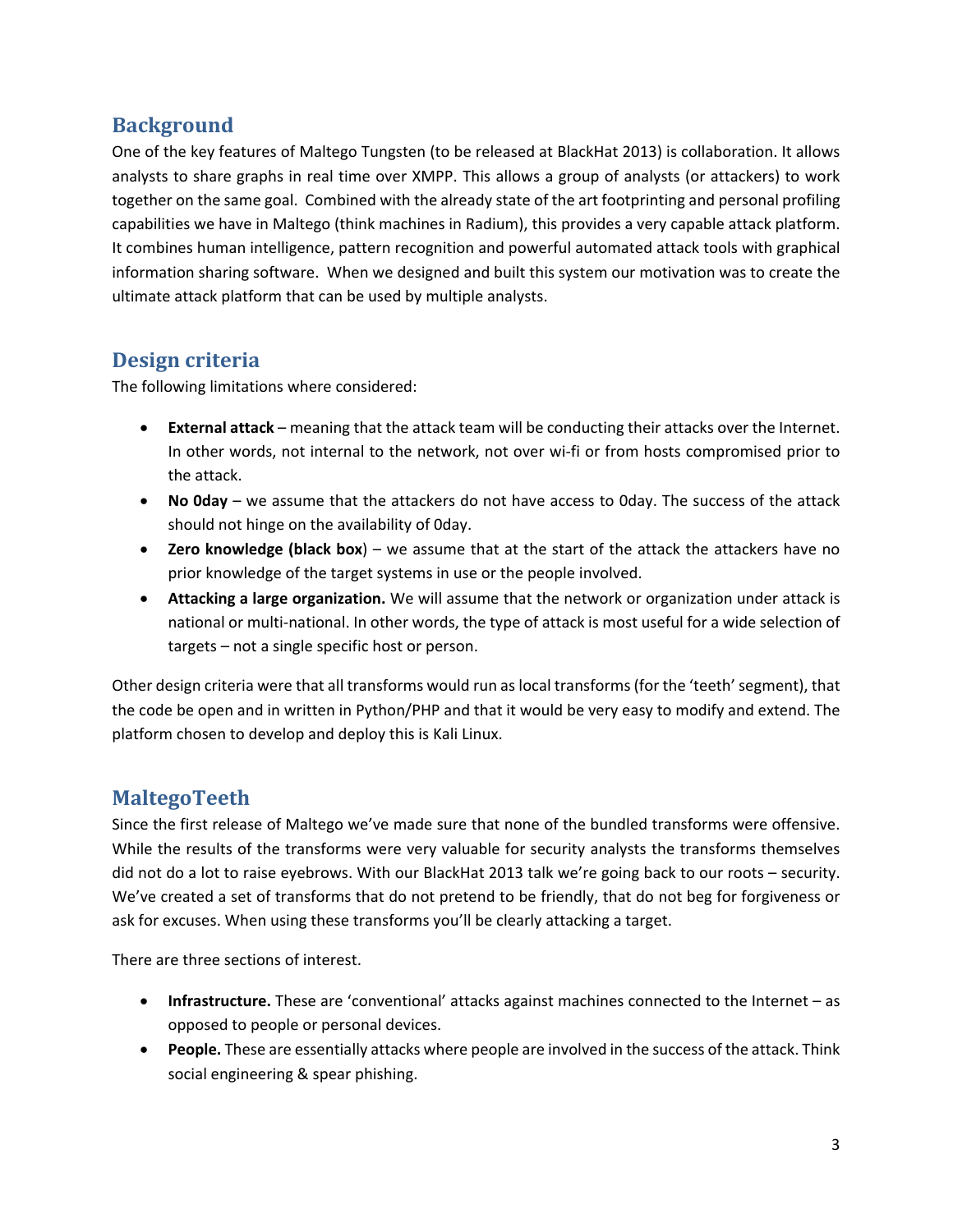These will be discussed in detail below.

## **Infrastructure ‐ Teeth**

Keeping the limitations in mind there are basically three steps we follow here:

- 1. What do they have out there?
- 2. What can we get from what's already out there?
- 3. Can we get more by breaking controls?

#### **Step 1: What's out there?**

The first step is discovery of everything that the target exposes to the Internet. This is basic footprinting – something that's always been a key feature of Maltego. Using the pre‐packaged footprinting machines introduced with Maltego Radium you can literally do a one‐click footprint of a large organization.

The methodology of this foot print has been discussed in depth in the past and is not repeated here.

Below is a graph generated by the L3 foot printing machine of Maltego on the Johannesburg stock exchange (JSE):



It's not a massive graph as the JSE does not have a large external footprint.

The footprint of Iran's AEOI: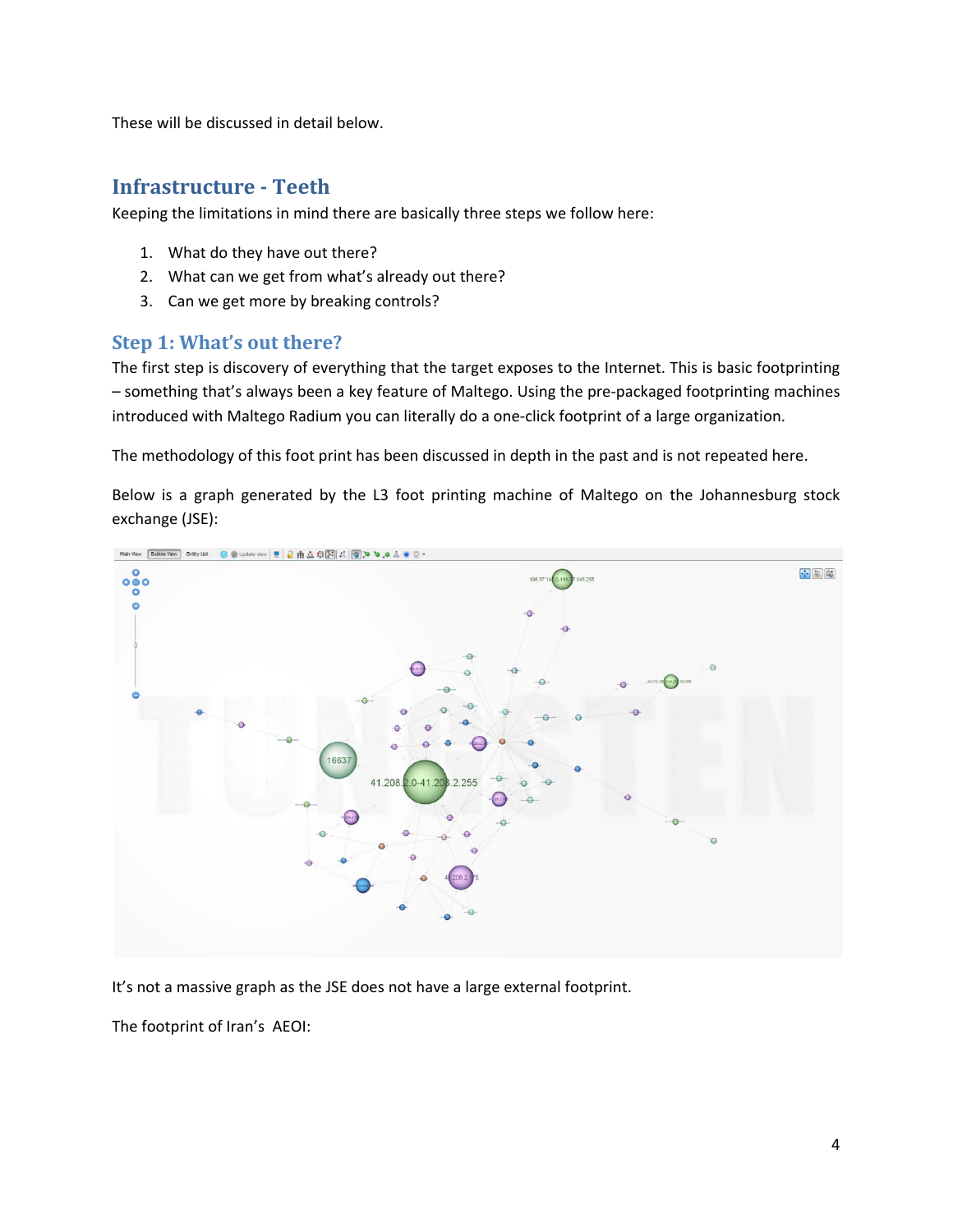

#### Or the CIA:



In comparison, a really large network map of Yahoo (just DNS names and domains):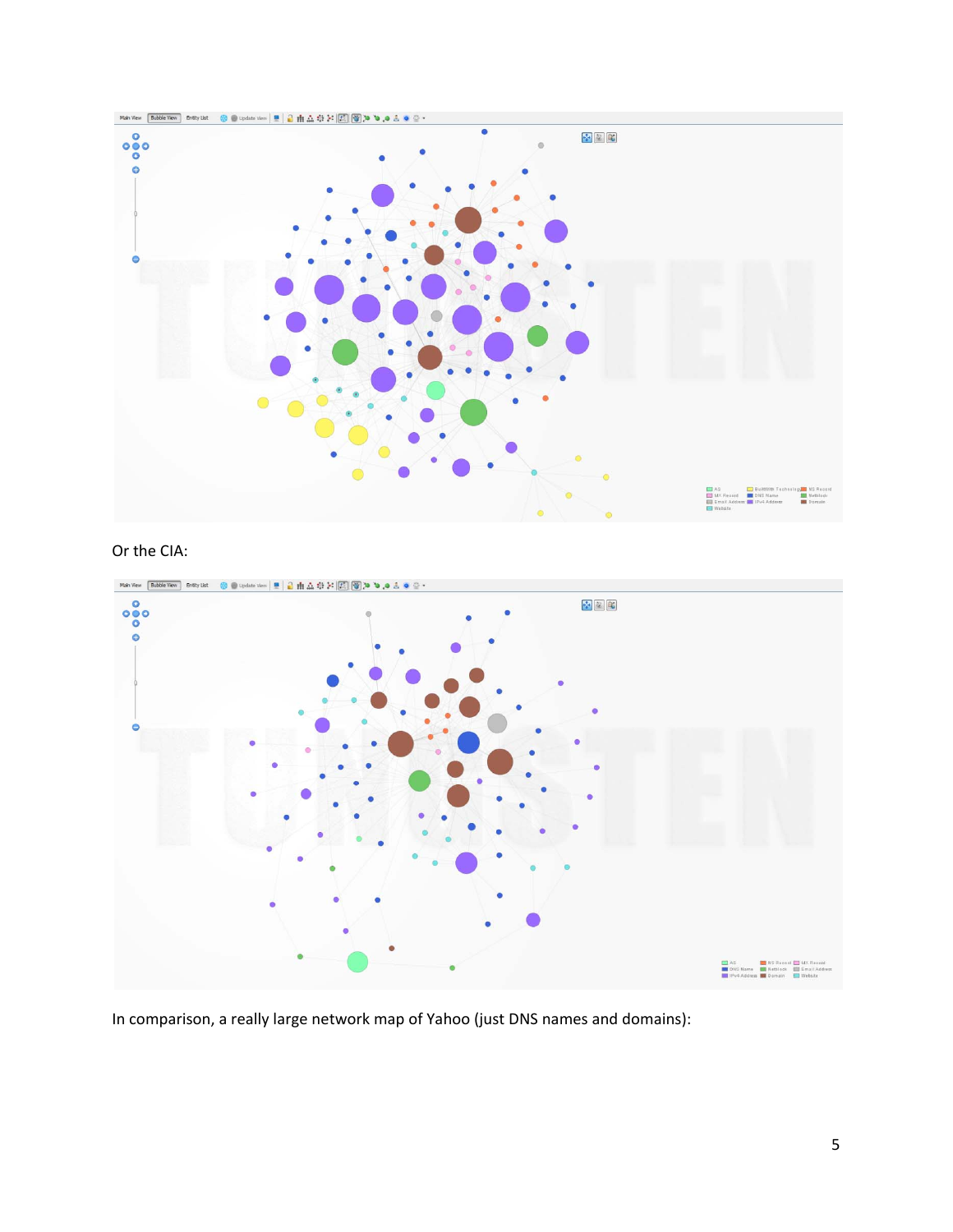

The result of a footprint provides us with:

- Domains and DNS names(Websites, MX records, NS records, reverse DNS names amongst others)
- IP addresses, netblocks and AS numbers

#### **Step 2: What can we get to?**

#### **File and directory mining**

In terms of exposed services you are most likely to see HTTP and HTTPs. The most basic form of info gathering would be to look for unlinked files and directories on these web servers – in other words file and directory mining.

There are many scripts and scanners out there that perform this function – however we've found that few very of them do this properly (e.g. not looking at HTTP status codes but rather comparing server responses). The right way to do this is as follows:

- Request a directory that you know does not exist and store the response in X
- Request another directory that you know does not exist and store the response in Y
- If X and Y are similar (we're using Levenshtein distance) then we know we can test properly. If they are not similar it's not possible to test other directories
- Now request the directory you're interested in and compare the response to Y (or X). If it's significantly different – then the directory is likely to be there.

In the same way we can test for file name – with two exceptions: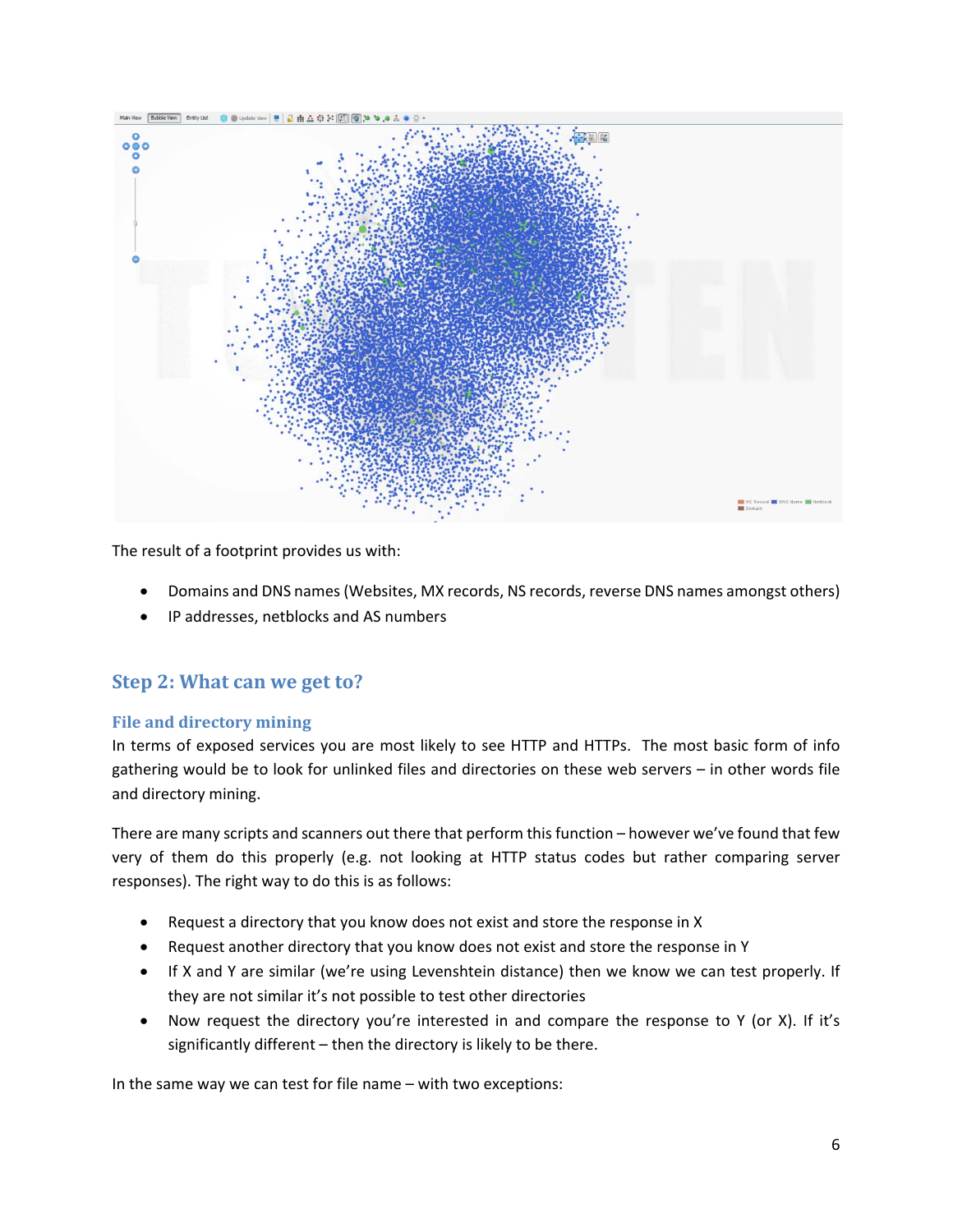- Baseline testing (X/Y) needs to be performed per file extension type. The response for an unknown ASPX file might be different to that of a PHP file.
- Baseline testing (X/Y) needs to be performed per directory. The response from the system for */scripts/login.php* might be different to the response for */backup/login.php*

There are a few other things to keep in mind. To get the real response it's best to test the actual output of the file/directory request – meaning after following HTTP redirects. For this reason we're using the Mechanize library. Other than Selenium (which is too heavy weight for this and not as portable as we would like) this is the closest you are going to get to a real browser. The disadvantage of using Mechanize is that it does not interpret Javascript.

Testing for a list of directories or files in the root of a web server is only so exciting. In order to do this job properly we also need to check for files and directories in other paths of the server. Imagine that the entire web structure is located under */corp/* ‐ then testing for */backup.zip* (while mandatory) is a lot less interesting than testing for */corp/backup.zip* or looking *for /corp/mediafile/archive/*.

We use two methods for getting valid web directories:

- performing a crawl/mirror of the site
- requesting and parsing for */sitemap.xml*.

Not all sites contain *sitemap.xml*, but for those that do it's an instant win – we'll get the entire site's structure. If that fails we can always revert back to crawling the site.

With the site's structure known (or partially known) we can now happily scan for files and directories in these known paths and we'll do this for all the websites we found in the footprint.

#### **Checking for indexability**

At this stage we should have a nice list of directories that we've found either by crawling, brute forcing or inspecting *sitemap.xml* and it would makes sense to see if any of them are indexable. Enough said.

#### **Finding CMS backend**

CMS (Content Management System(s)) have become very popular. Two popular CMSes are Wordpress and Joomla. Both of these provide the user with an administrative backend where they can log in to upload new content or modules. With Joomla and Wordpress it is possible to upload a malicious module/addon that will provide a web based command shell (like C99 shell). In most cases these interfaces are exposed to the Internet – this means accessto the web content or upload a malicious payload it is merely protected by a single password. They are mostly located in a set location and it's trivial to test if they exist. In MaltegoTeeth we're looking at 3 different CMSes:

- Joomla at */administrator/index.php*
- Word Press at */wp‐admin/*
- cPanel at *:2082/login/* (although not a real CMS still very popular)

In the next section we'll see how we brute force these CMSes.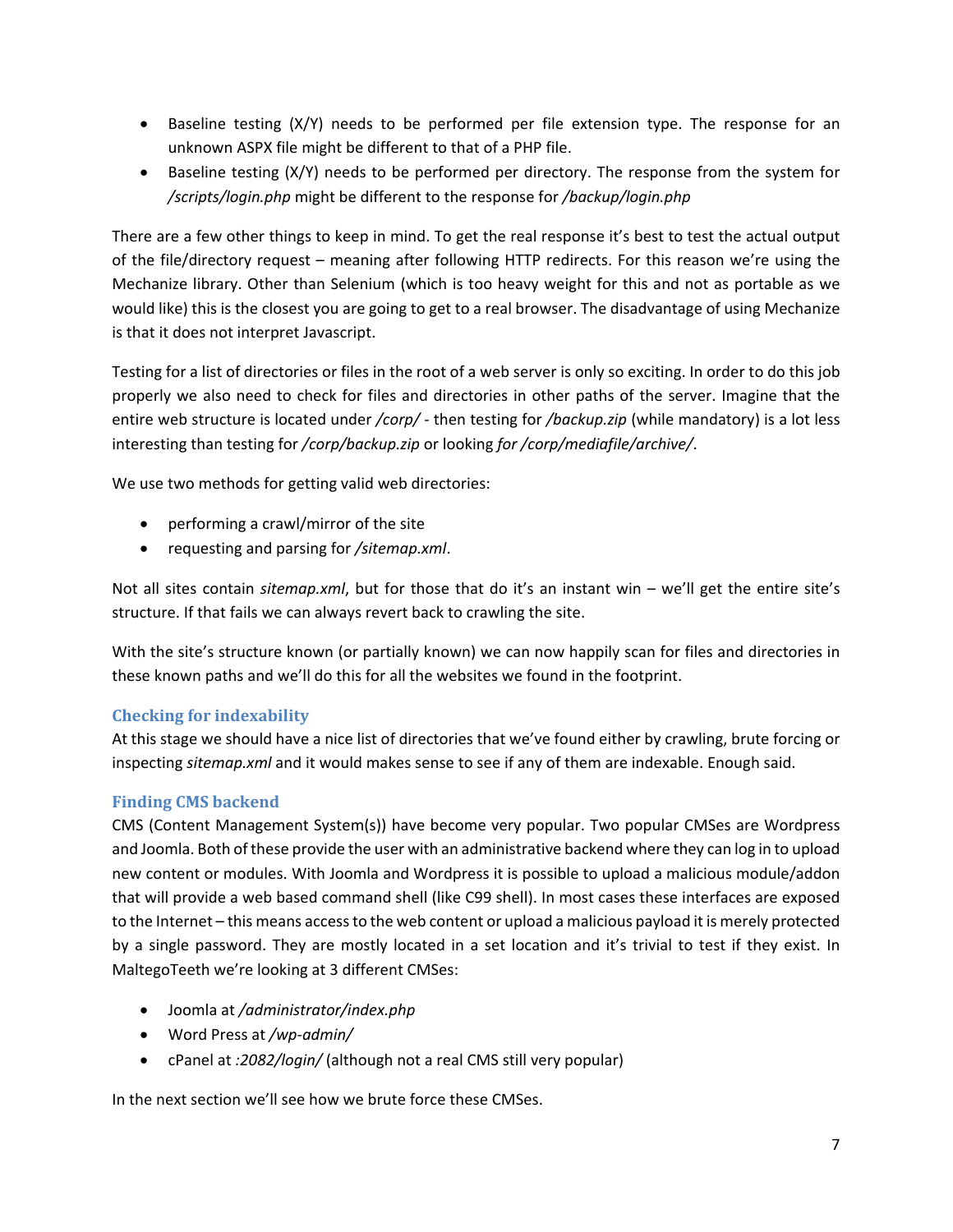#### **Finding OWA (and other interesting) interfaces**

OWA (Outlook Web Access) has almost become the de facto standard way to provide remote email for large corporate organizations. When looking at the Fortune 1000 companies we've found that about 60% of them have exposed OWA interfaces. In most cases you can simply browse to this interface and enter a valid username and password in order to gain access to the mail interface. The interface not only supplies the actual email but the organization's calendar and address book (names, phone numbers, departments) as well – this is a gold mine for other attacks (think social engineering – see next section).

There are a few OWA types used:

- $\bullet$   $\bigcirc$  OWA 2003
- OWA 2007
- OWA 2010
- OWA Office
- OWA Live (cloud)

These are protected either with a forms based login or with NTLM.

The way Teeth finds these are as follows:

1. Using Async DNS search for the following DNS names

mail,webmail,owa,outlook,exchange,secure,gateway,vpn,activesync,connect

- 2. Check that it does not resolve to a wildcard entry
- 3. See if its open on port 443 (we assume nobody will run their webmail over HTTP)
- 4. If you find HTTP code 401 assume it's NTLM and mark as such
- 5. If you get HTTP code 200 follow redirects and store the response
- 6. Compare the response with a list of signatures and see which ones matches
- 7. If it does not compare to a response mark it as 'generic'.

It becomes clear from steps 5 and 6 that this method also works for other types of interfaces such as VPNs, gateways, webmail etc. providers. In Teeth we've stored 22 different responses – from CITRIX gateways, SecureID interfaces to Cisco Web VPN responses and adding additional types is trivial.

In the next section we'll show how we brute force OWA. Building a brute force attack script for other types is left as an exercise to the reader.

#### **Finding Possible Injection Points (PIPs)**

Using automated SQL injection tools such as SQLMap one can test for SQL injection with minimal effort. To be able to do so you need to point it to a URL, specify if it's a POST or a GET and which parameters to test for.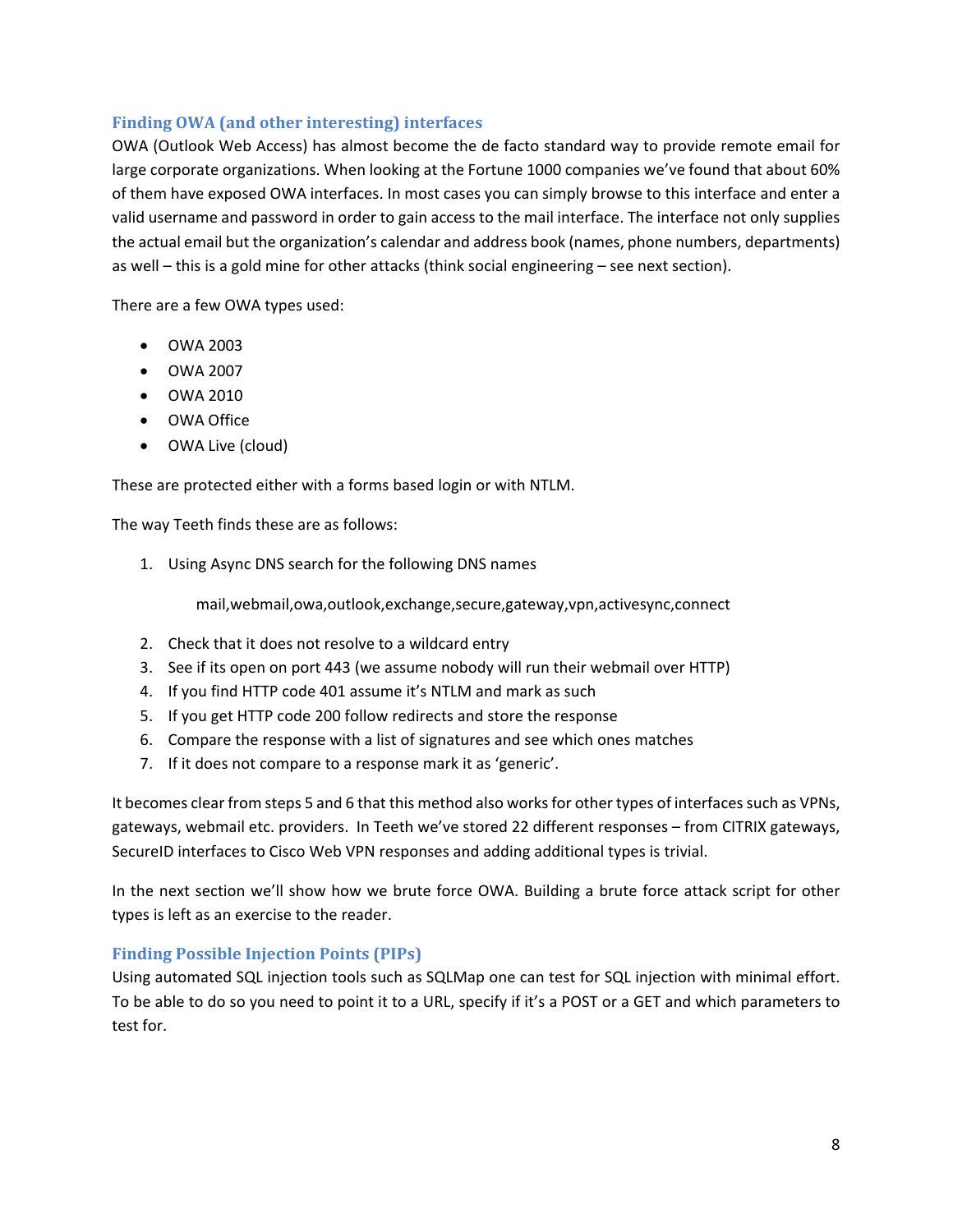A side effect of a crawl/mirror is that we also have a good idea of what forms (or GETs with parameters) are surface visible on a website. Note that we say surface visible – e.g. not forms or GETs that are located behind web forms that require authentication or elaborate Javascript.

Armed with this info we can make a calculated guess which forms would be interesting to test for SQL injection. A form with a single submit button might not be interesting. A form with one parameter called 'print' might not be interesting. We might end up testing just a single parameter.

As an example consider the following form:

- POST **/search.php**
- Parameters:
	- o **s**=
	- o **print** = true
	- o **redirect\_url**=http://www.site.com/search\_done.php
	- o **sessionID**=12345

In this case the only parameter that is likely to yield interesting results when tested would be '*s*'. This does not mean that we can discard the other parameters when sending the request as it might cause the script to break. We thus get to a situation where we can filter which parameters to test for based on the names, actions or values of the parameter.

In the next section we'll look at how we can attack these PIPs.

## **Step 3: Breaking controls**

While the methods used in the previous section could perhaps still be seen as information gathering techniques the methods discussed here is all out attack.

#### **Brute forcing CMS**

A Metasploit plugin for brute forcing Wordpress exists and we'll use that to brute force Wordpress. The password list is extended with three derivates of the domain name. Let's assume that the website is called *www.cookiesrus.co.za*. The password list will be extended to include *cookiesrus123*, *cookiesrusadmin* and *cookiesruspassword*. This can easily be extended to include other mutations.

Joomla brute forcing is performed using a custom Python script – this is because Joomla inserts a CSRF token in every login page which is checked when a POST is sent and most generic bruce forcing scripts does not support this. The same password extension happens for Joomla brute forcing.

Successful logins are graphically indicated.

#### **Brute forcing OWA**

In order to brute force OWA the attacker needs to select which email addresses she wants to use first. These are written via the Maltego GUI to a local file. When the user runs the brute force OWA transform an external dialog window is popped up to ask the user from which domain she wants to select email addresses.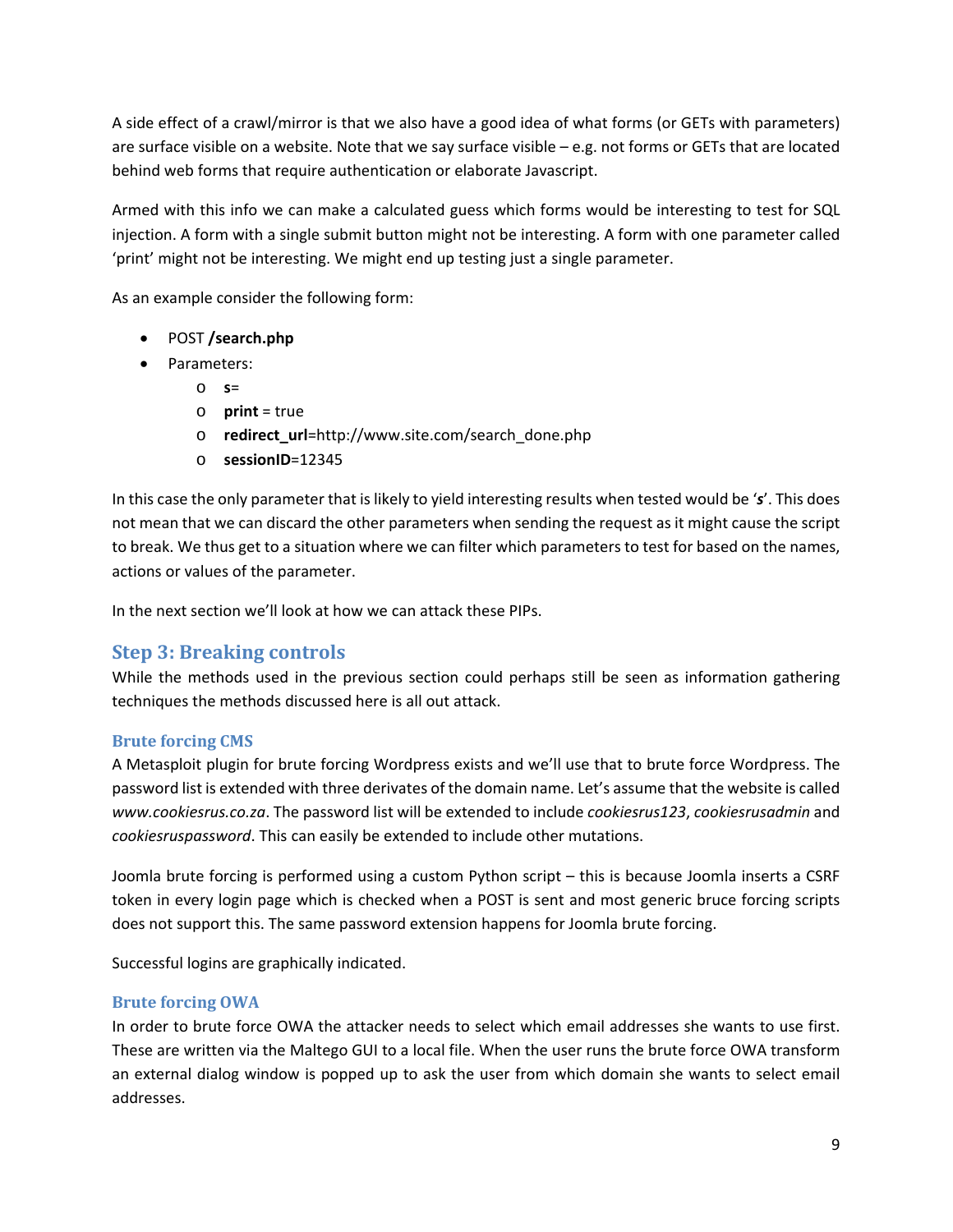The attacker can send email addresses with or without the domain (used in the email address, not to be confused with Microsoft‐world domain). The thinking here is that OWA really uses a username and (Microsoft‐world) domain. If the (MS) domain is not specified it will use the default domain – which in most cases is the best bet. The username \*might\* be the part of the email address in front of the @ sign and many large corporate organizations are now adopting this naming convention. The other option could be that the MS domain and the email address domain is really the same thing, in which case it would make sense to send both.

The OWA type is stored within the entity and based on the type either NTLM or web forms is used. NTLM brute forcing uses Hydra while form based login is done with Mechanize.

Another interesting side effect of OWA brute forcing is denial of service. Most OWA implementations lock the account after 3 incorrect password attempts. As such the password file for OWA only contains two passwords. If the file contains more than 2 passwords (and they are indeed incorrect) the account will be locked out. Since many OWA servers are directly connected to the main domain controller of the organization this might mean a system wide lockout – at least temporarily. Such a denial of service against multiple accounts would seem to be very costly for the target organization.

#### **SQL injection – attacking PIPs**

In the previous section we saw how we can identify possible injection points (PIPs). Using SQLMap we now test if these forms or GETs are indeed injectable. The transform simply runs SQLMap on the URL with the correct parameters. When an injection string is found to be successful it is shown graphically on the Maltego interface – the default behavior of SQLMap is to show the database and current table structures.

There are some limitations and considerations when using this attack:

- 1. The PIP scanner will only identify surface visible forms this was discussed in more detail in the previous section.
- 2. Since we're not sure what database type is in use we can either scan using all types (SLOW) or specific the database type. In subsequent version of the framework this should be addressed – e.g. finding the most likely database type automatically.
- 3. SQLMap takes a long time to run. As such you need to carefully select which forms to attack.

It would be possible to extend this so that the list of database are shown as entities from the PIP, with transforms to enumerate tables from these databases. This functionality is left as an exercise to the reader.

#### **Port scans / Service scans / Nmap with NSE scripts**

After careful consideration (we looked at Nessus, Metasploit etc.) it was decided to go with Nmap with NSE scripts as makeshift 'vulnerability scanner'. We use this is quotes because it's not a full blown vuln scanner but rather a compilation of scripts and a good port scanner. We've found that in many cases the NSE scripts bundled with Kali Linux served our purpose very well. Other considerations were stability, speed of execution, extensibility and ease of integration with Maltego.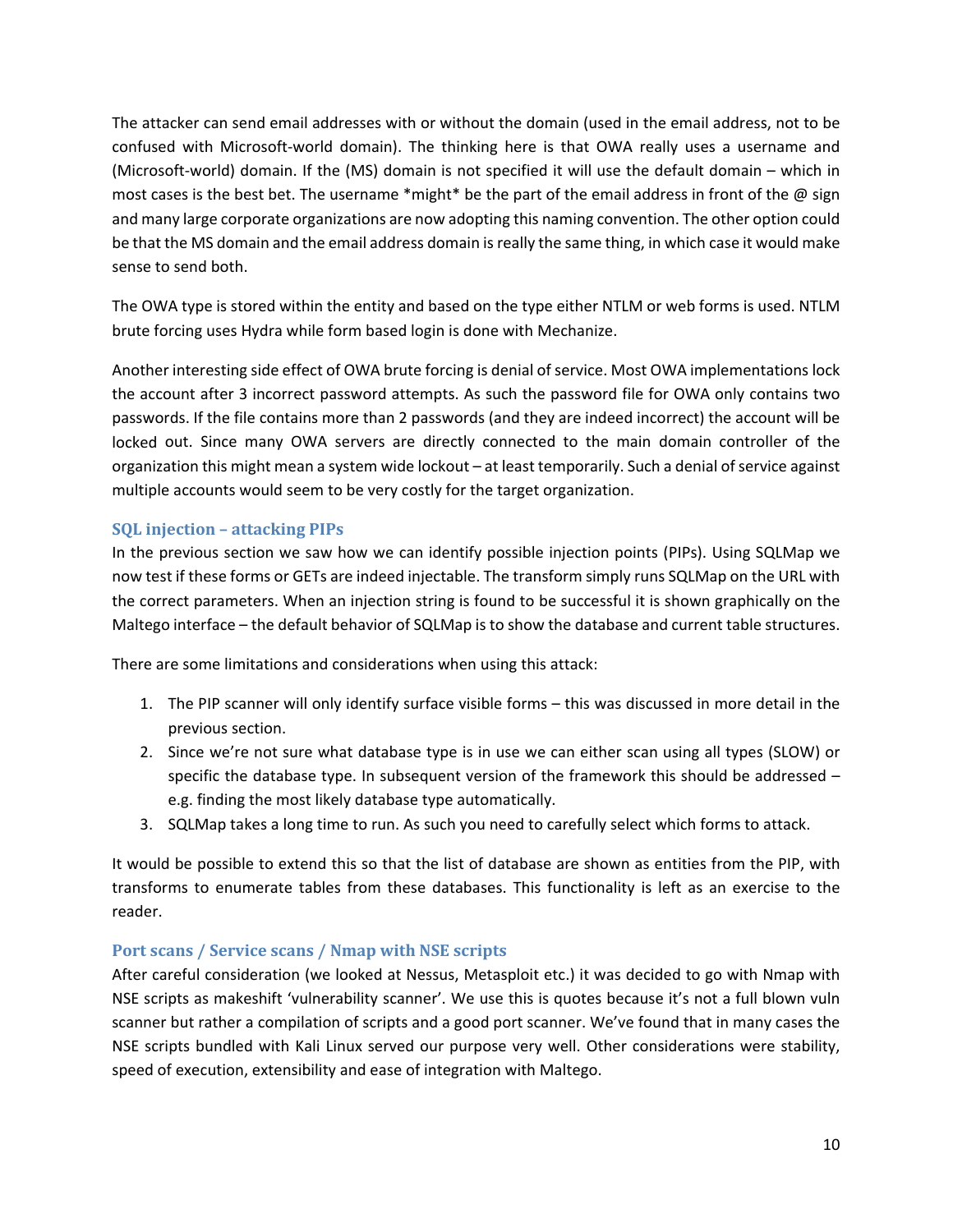There are 8 different 'families' of NSE scripts. There are *auth, default, discovery, external, intrusive, malware, safe and vuln*. Two additional ones are 'all' and 'none' – a family name we've added when used with MaltegoTeeth. The attacker can select which of these families should be used, which ports should be scanned and which additional NMap parameters should be used.

The attacker can initiate scans against DNS names (includes web sites, MX/NS records) or IP addresses. Netblocks can be extended to several IP addresses in order to scan these.

## **Attacks against people ‐ KingPhisher**

## **Introduction**

While infrastructure attacks are pretty well known to everyone they are not always very effective. Ask any pen tester what's the most certain way that they'll compromise a system and they are likely to tell you that it would involve people working at the target organization.

People are not machines. People make mistakes and are driven to act in certain ways either through fear, curiosity or greed. Additionally people intentionally open non conventional attack vectors to themselves. This includes email, IM, social networks or even real life devices such as phones or other mobile computing platforms.

In this section we'll look to see if it would be possible to deliver a well crafted email to a target – and doing so with little or no interaction from the attacker. In other words – is it possible to spear phish someone and let Maltego do the heavy lifting. In subsequent updates to the platform we'll also look at other vectors such as IM and social networks.

## **The goal**

The goal of this phishing attack (in order of impact) is as follows:

- 1. Identify user characteristics from clicked links such as user agent and IP address.
- 2. Get the target to simply click on a link. We might choose to deliver some form of payload in resulting page.
- 3. Redirect the user to a fake social network / public webmail (Gmail etc) login page. Hope the target will enter credentials.
- 4. Redirect the user to a fake corporate web mail / VPN portal and hope to get credentials.

In 3 and 4 we're hoping that the user will re-use credentials and the attacker can use these on more sensitive infrastructure (think corporate VPN etc.) The keyword in scenario 2 is of course browser 0day but getting the external IP address of the user is also valuable.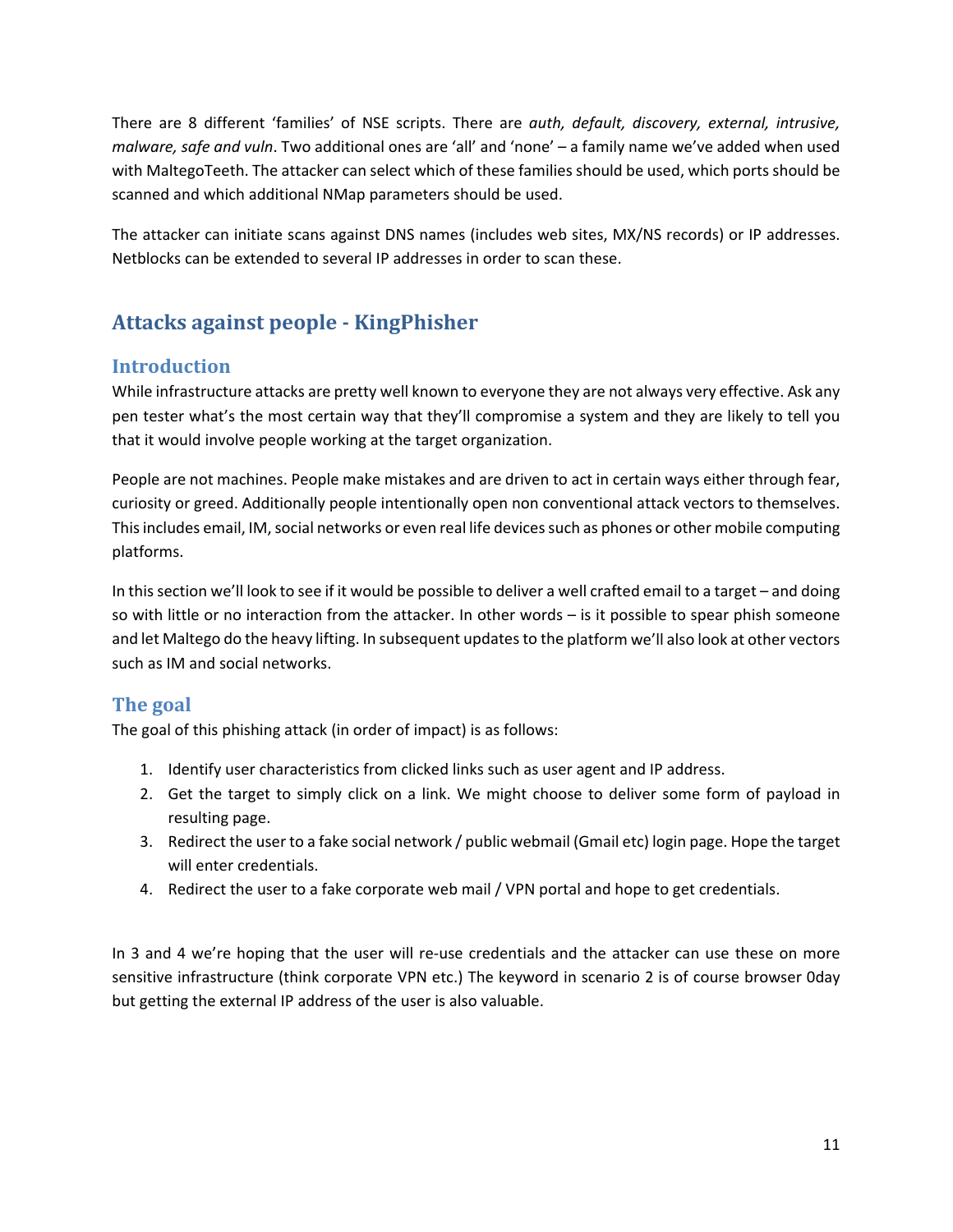## **Already in Maltego**

The more information we know about a person the more enticing the email we can send to our target. Maltego already offers many transforms to profile a person. This includes getting the target's email address, social networks and friends from these social networks.

The starting point would likely be the domain of the organization we're attacking. From there we can enumerate email addresses and from that we can resolve social network memberships. In some instances we might be able to make educated guesses as to what the person's name and surname is or add more information about our target manually.

## **Templates**

Maltego creates a graph of these relationships. By sending the graph to an external process we are able to extract these relationships and based on what information we find we can create a list of email templates. In a practical example – from a target domain of *target.com* we find an email address *john.doe@target.com*. The person's name is likely John Doe. We resolve social network membership and find a Flickr profile and a Facebook profile. From the Flickr and Facebook profiles we get interest and friends and connections. Our templates that we can choose from could now be:

- 1. Spoofed email from Facebook with a new friend request
- 2. Spoofed email from Facebook with photo tagged from person who is a FB friend of target
- 3. Spoofed email from Flickr with new photos from a friend
- 4. Spoofed email from a company specializing in interest X
- 5. Spoofed email from target.com with instructions

The attacker will be able to choose which template she wants to use, tweak a few configuration options, and the framework will figure out the rest.

## **Types of redirects / bounces**

There are three types:

- Just bounce. Upon clicking on the link the user will just be redirected to another site.
- Get info, then bounce. The framework will collect the user's IP address, user agent and then redirect.
- Get info, phish, then bounce. The framework will collect the IP address and user agent then present the user with a copy of a popular social network's login page, collect the credentials and then redirect the user to the real site.

This give the attacker the flexibility to choose exactly what the target will see once he clicks on a link.

#### **Challenges**

The following mechanisms are used to automatically protect users against this type of email: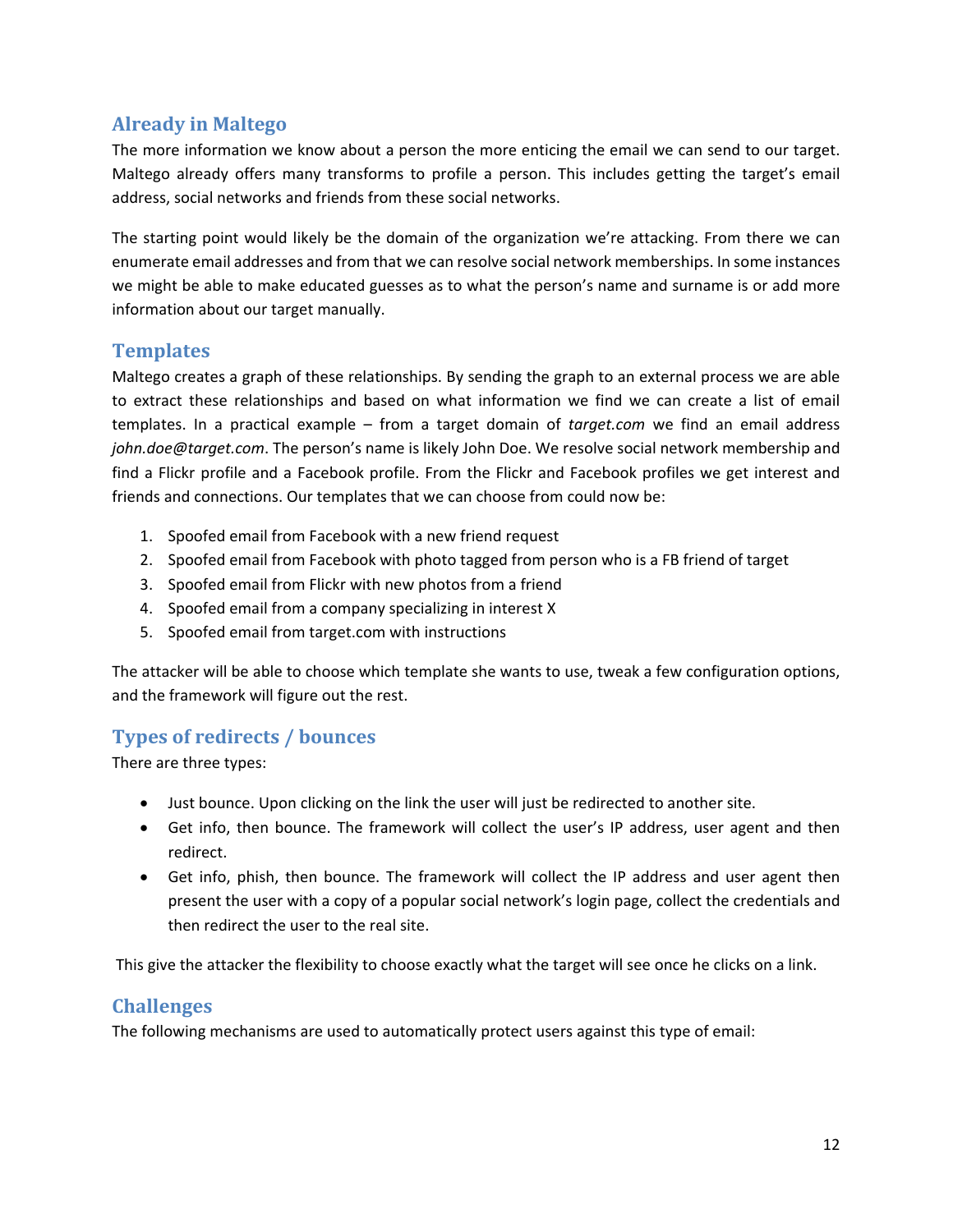#### **Sender Policy Framework (SPF)**

This is implemented on the receiving SMTP server. The server will check if the remote host matches SPF records for the sender's domain. What this means is that you cannot send email as pete@companyX.com if your connection is not originating from the IP range(s) of company

#### **DomainKeys Identified Mail (DKIM)**

Senders of email can decide to implement DKIM, thereby cryptographically signing parts of the message – typically the sender and receiver's email addresses. The means you cannot send email as pete@companyX.com if you don't have their keys.

#### **Filtering, trigger words**

Email providers (like Gmail) or email clients (like Microsoft Outlook) have built‐in spam and phishing detection and will mark email from our platform as so. They might choose to trigger on emails that are close to the templates of known providers.

These techniques are usually used in combination. The first two protection mechanisms means that you cannot effectively spoof email from major email sources (like Facebook, Twitter, LinkedIn etc). This is not a major problem as you can easily send the email from accounts that \*looks\* like these providers. In other words – you can send from 'notications@fcebook.com' or 'tweets@twitte.r.com'.

However when the techniques are used in tandem it becomes a little tougher. If you are sending email that looks a lot like that of a major email source but you are not that source it might be marked as spam. The good news is that there are many ways to create HTML that looks that same. The HTML source might not look the same but the rendered output will. This makes it possible for us to send email that looks exactly like the real deal, but on the wire looks a lot different. It's more work but it's worth it at the end.

#### **Managing the campaign**

When sending email to many different targets the attacker would want to have a way of managing the 'campaign' as it is easy to lose track of which emails where sent to which targets. With three simple transforms and perpetual machines this can be done graphically within Maltego. The transforms are as follows:

- From control center get the email addresses of targets
- From each target get the IP address and user agent (if it exists)
- From each target get the credentials mined (if any)

The entire system's flow diagram thus looks as follows: